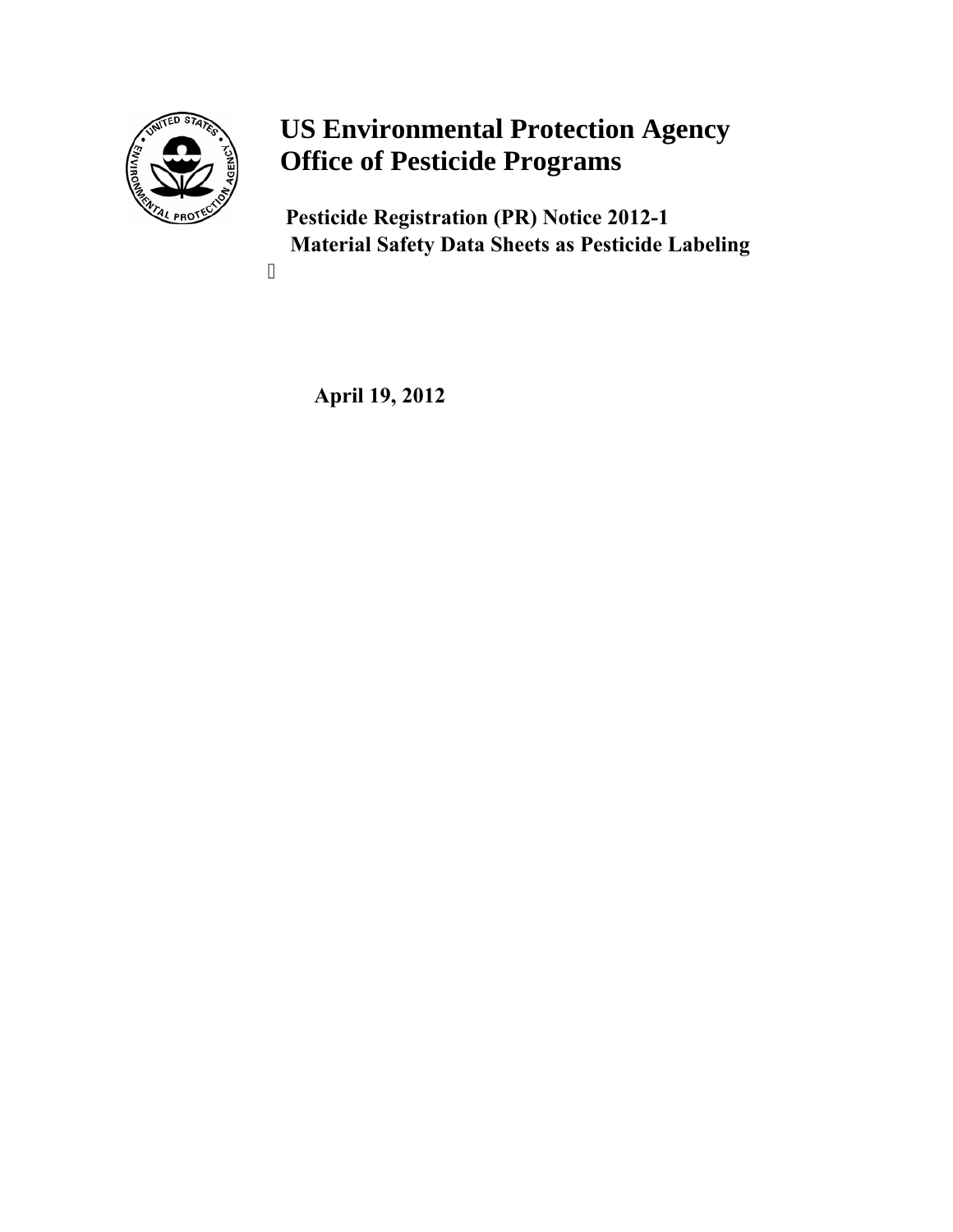# **PESTICIDE REGISTRATION (PR) NOTICE 2012-1**

April 9, 2012

#### **NOTICE TO MANUFACTURERS, PRODUCERS, FORMULATORS AND REGISTRANTS OF PESTICIDE PRODUCTS**

#### **ATTENTION:** Persons Responsible for the Registration of Pesticides

**SUBJECT:** Material Safety Data Sheets as Pesticide Labeling

### **I. Purpose and Applicability**

This PR Notice updates and clarifies EPA's determination in PR Notice 92-4<sup>1</sup> that a Material Safety Data Sheet (MSDS) (also referred to as a Safety Data Sheet (SDS)) that accompanies a pesticide product is considered part of the pesticide's labeling but may accompany a pesticide product without notification to or approval by the Agency, provided such labeling is consistent with the 40 CFR Part 156 labeling requirements.

The Occupational Safety and Health Administration (OSHA) requires SDSs under its Hazard Communication Standard (HCS) (29 CFR 1910.1200) and is moving to align its HCS requirements with the Globally Harmonized System of Classification and Labelling of Chemicals (GHS). OSHA recently published its final rule<sup>2</sup>, and will begin to accept SDSs that are prepared according to the final rule's requirements on May 25, 2012. EPA has not yet moved to amend its labeling regulations to reflect the GHS. There are differences between EPA's current requirements and the GHS related to classification criteria, hazard statements, pictograms, and signal words. Therefore, EPA is issuing this clarification of its policy in order to avoid potential inconsistencies between EPA-approved labels for pesticides regulated under the Federal Insecticide, Fungicide, and Rodenticide Act (FIFRA) and the SDSs that OSHA requires for these chemicals under the HCS.

 In brief, this guidance explains how registrants can ensure their FIFRA labeling and SDSs comply with both agencies' requirements.

While EPA recognizes that this guidance may require users of the SDS prepared for pesticide products to become familiar with two different systems, at least until the agencies' requirements are harmonized, it is necessary as an interim measure to ensure that the differences do not cause confusion and to provide regulated industry with a clear pathway to compliance with both agencies' requirements.

# **II. Effective Date**

 $\overline{a}$ 

 regulations at 5 CFR part 1320, by the Office of Management and Budget (OMB) is pending for the This guidance is effective immediately. At the time of issuing this PR Notice, however, EPA notes that final approval under the Paperwork Reduction Act (PRA), 44 U.S.C. 3501 *et seq.*, and OMB's information collection activities associated with the SDS as set out in the OSHA final rule. The OSHA

<sup>&</sup>lt;sup>1</sup> PR Notice 92-4; Material Safety Data Sheets as Pesticide Labeling, October 9, 1992, available at

[http://www.epa.gov/PR\\_Notices/#1992.](http://www.epa.gov/PR_Notices/#1992)<br><sup>2</sup> See 77 FR 17574-17896, March 26, 2012. More information regarding OSHA's HCS rulemaking can be found at http://www.osha.gov/dsg/hazcom/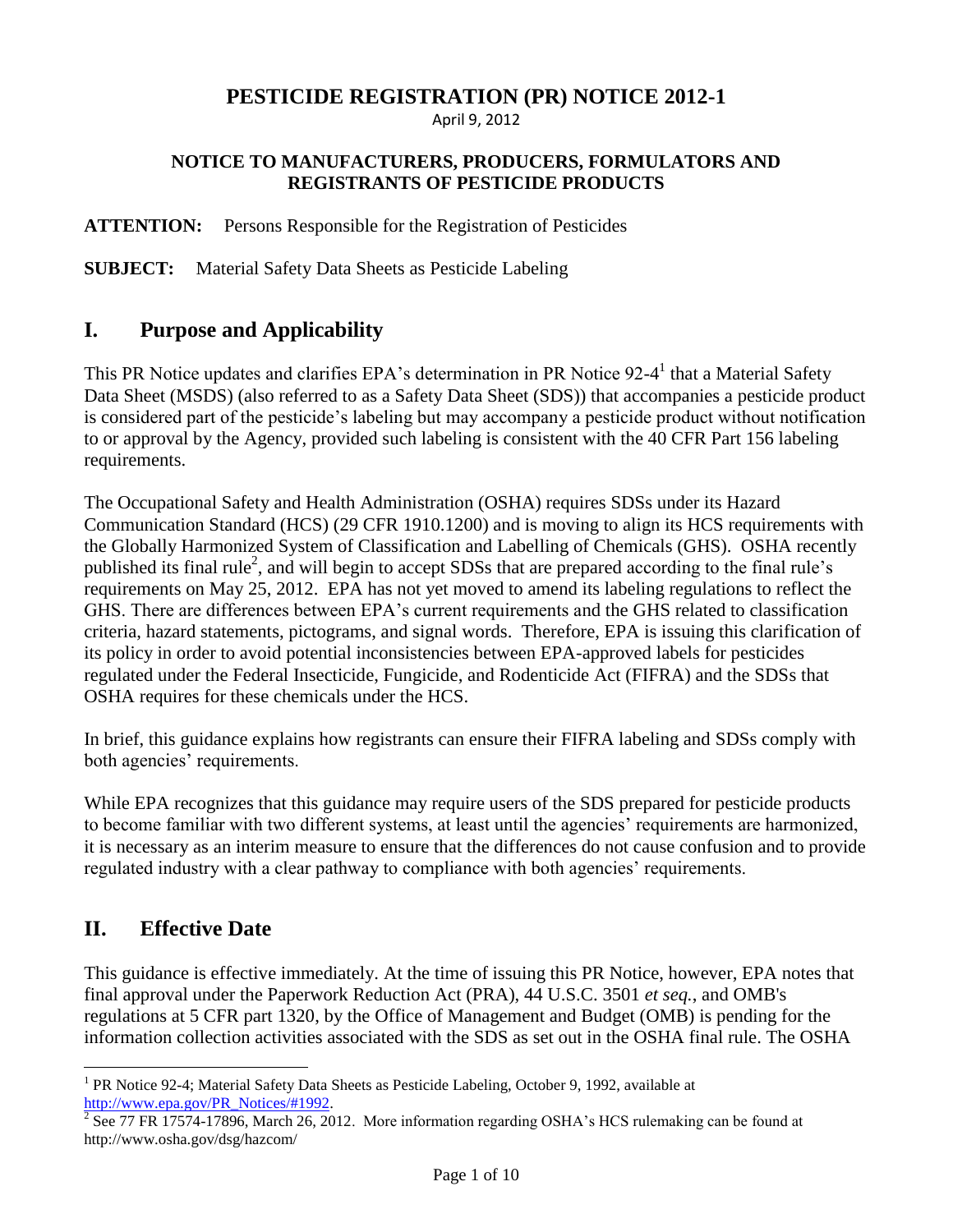information if the collection of information does not display a currently valid OMB control number. Information Collection Request (ICR) is identified under OMB Control No. 1218-0072. Under the PRA, a Federal agency cannot conduct or sponsor a collection of information unless OMB approves it under the PRA, and the agency displays a currently valid OMB control number. Also, notwithstanding any other provision of law, no employer can be subject to penalty for failing to comply with a collection of

# **III. BACKGROUND**

# **A. The GHS**

The GHS is designed to provide a common and coherent approach to defining and classifying hazards and communicating hazard information on labels and safety data sheets. It is based on major existing systems for industrial chemicals, pesticides, consumer chemicals and chemicals in transport, but implementation of the GHS would require some changes in all existing systems in order to achieve harmonization. The primary goal of GHS is better protection of human health and the environment by providing chemical users and handlers with enhanced and consistent information on chemical hazards. The GHS includes standardized:

- $\leftrightarrow$  hazard classification criteria for:
	- physical hazards (e.g., flammability);
	- human health hazards (e.g., acute toxicity (oral, dermal, inhalation)); and
	- environmental hazards (e.g., aquatic toxicity);
- hazard communication for:
	- label elements (pictograms, signal words, and hazard statements); and
	- SDS (format and content).

 In addition, the GHS provides guidance on other label elements that should be included for a regulatory additional precautionary statements. Lists of precautionary statements other than hazard statements are system to be considered consistent with the GHS, including product and supplier identifiers and included in Annex 3 of the GHS, for use by competent authorities.

EPA, OSHA, the Department of Transportation, the Consumer Product Safety Commission, the State Department and other U.S. agencies participated in the development of the GHS, which was formally adopted by the UN Economic and Social Council in 2003.

To promote greater safety for workers exposed to chemicals on the job, OSHA has revised the HCS to be consistent with the international system.

### **B. Current Requirements: Relationship between Pesticide Product Labels and SDS**

Generally, every pesticide sold or distributed in the United States must be registered by EPA (FIFRA §  $12(a)(1)(A)$ . In granting a registration, EPA must determine that the pesticide's "labeling" complies with the requirements of FIFRA (FIFRA  $\S 3(c)(5)(B)$ ). In Section 2(p)(2)(A), FIFRA defines "labeling" to include all written, printed, or graphic matter accompanying the pesticide at any time. One of FIFRA's requirements for labeling is that it not be false or misleading in any particular. (See definition of "misbranding" in FIFRA  $\S$  2(q)(1)(A)).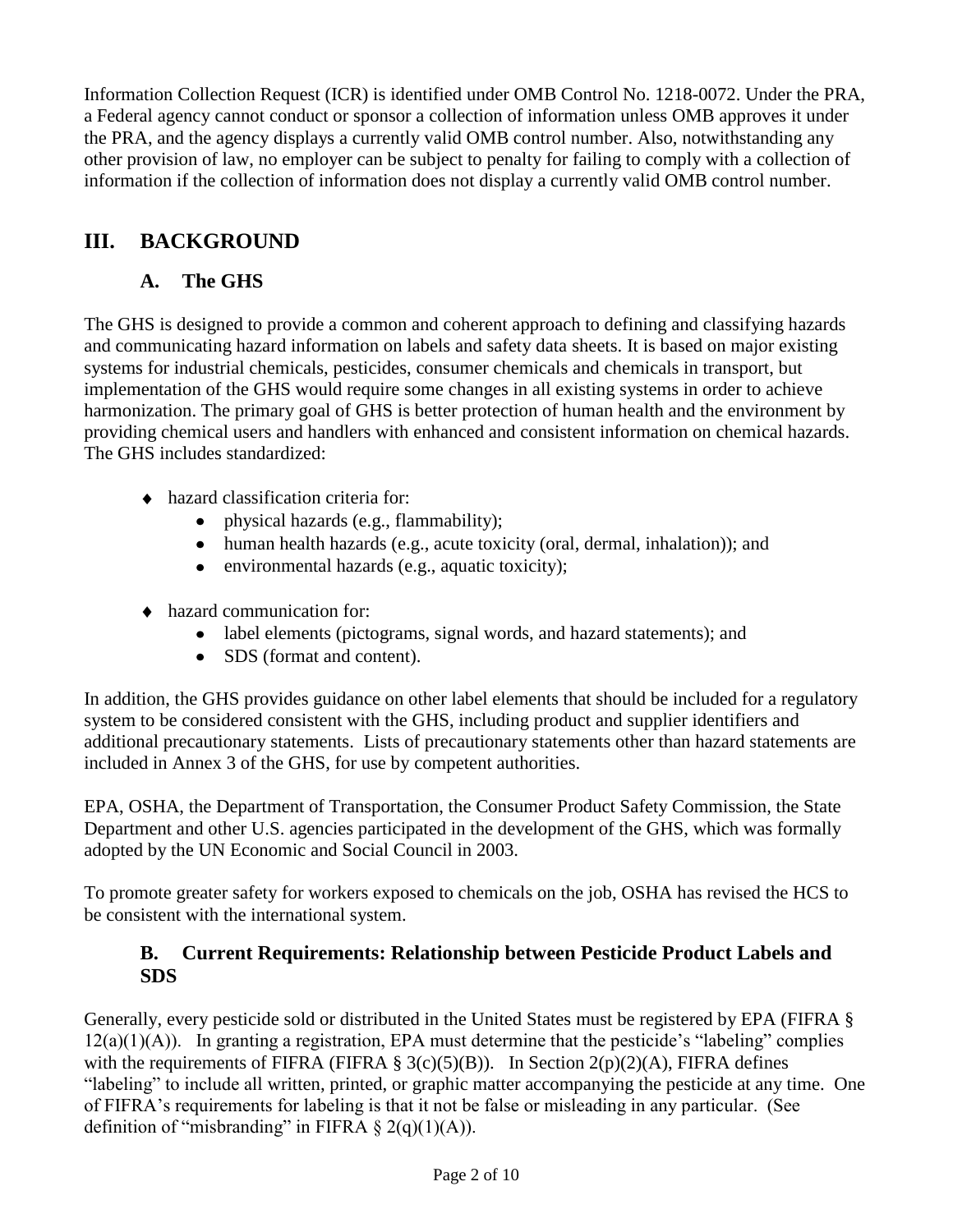EPA regards SDSs for pesticides to be labeling when they accompany the pesticide. PR Notice 92-4 (October 1992) explains EPA's policy to allow SDSs to accompany pesticides so long as they do not obscure or conflict with the labeling approved by EPA. Should an SDS conflict with the approved labeling, it could be misleading to users of the pesticide and therefore cause the pesticide to be considered misbranded and unlawful for sale or distribution. See FIFRA §§ 2(q)(1)(A) and 12(a)(1)(E).

EPA has promulgated by rule several requirements for hazard communication on FIFRA labeling. See, e.g. 40 CFR Part 156, Subpart D.

Under the authority of the Occupational Safety and Health Act, OSHA has established requirements for workplace chemical hazard communication programs in the Hazard Communication Standard (HCS, codified at 29 CFR 1910.1200). OSHA's HCS requires employers to have chemical hazard communication programs that include labeling, SDSs, and worker training. FIFRA labels approved by EPA pre-empt OSHA's label requirements, but not the requirements for SDS and worker training (except for certified applicators and agricultural workers for whom EPA has training requirements).

In the past, there was minimal potential for inconsistency since OSHA did not prescribe specific hazard statements, signal words, or pictograms. OSHA has long required information on hazards that do not generally appear on pesticide labels (e.g., for chronic health effects), and this additional information is not inconsistent with the FIFRA label. However, SDSs that would comply with OSHA's revised HCS/GHS requirements could be viewed as inconsistent with the FIFRA labeling since some of the label elements (e.g., pictogram(s), signal word(s), and/or hazard statement(s)) could differ for the same hazards. For example, the GHS uses only two signal words, "danger" and "warning," while current pesticide labels may also bear the signal word "caution" for less severe hazards. The label of a chemical that has an oral  $LD_{50}$  of 550 mg/kg would bear the signal word "caution" under current FIFRA labeling practices<sup>3</sup> but would require the signal word "warning" under the GHS.

# **C. Consequences of Conflicting Requirements**

EPA recognizes that conflicts between:

 $\overline{a}$ 

- (a) FIFRA labels and SDSs for the same chemicals, and
- (b) FIFRA labels and the labels of other chemicals in the workplace,

could mislead workers about hazards, in some instances perhaps creating the impression that pesticides are less hazardous when they are not. Confusion due to inconsistent labeling could result in increased risks to workers. The potential problem may be greatest in the pesticide manufacturing workplace, but workers and others also receive SDSs in other settings and may be confused about differing hazard information.

 compliance with both agencies' requirements. Otherwise, SDSs prepared in compliance with the revised OSHA HCS might be subject to regulatory or enforcement action for misbranding under FIFRA. In addition, as pointed out by commenters on the OSHA proposed rule, it is important that the agencies implement coordinated approaches to regulation, so that regulated industry has a clear pathway to be in

 ${}^{3}$ Environmental Protection Agency, Label Review Manual, Chapter 7: Precautionary Statements, http:/www.epa.gov/oppfead1/labeling/lrm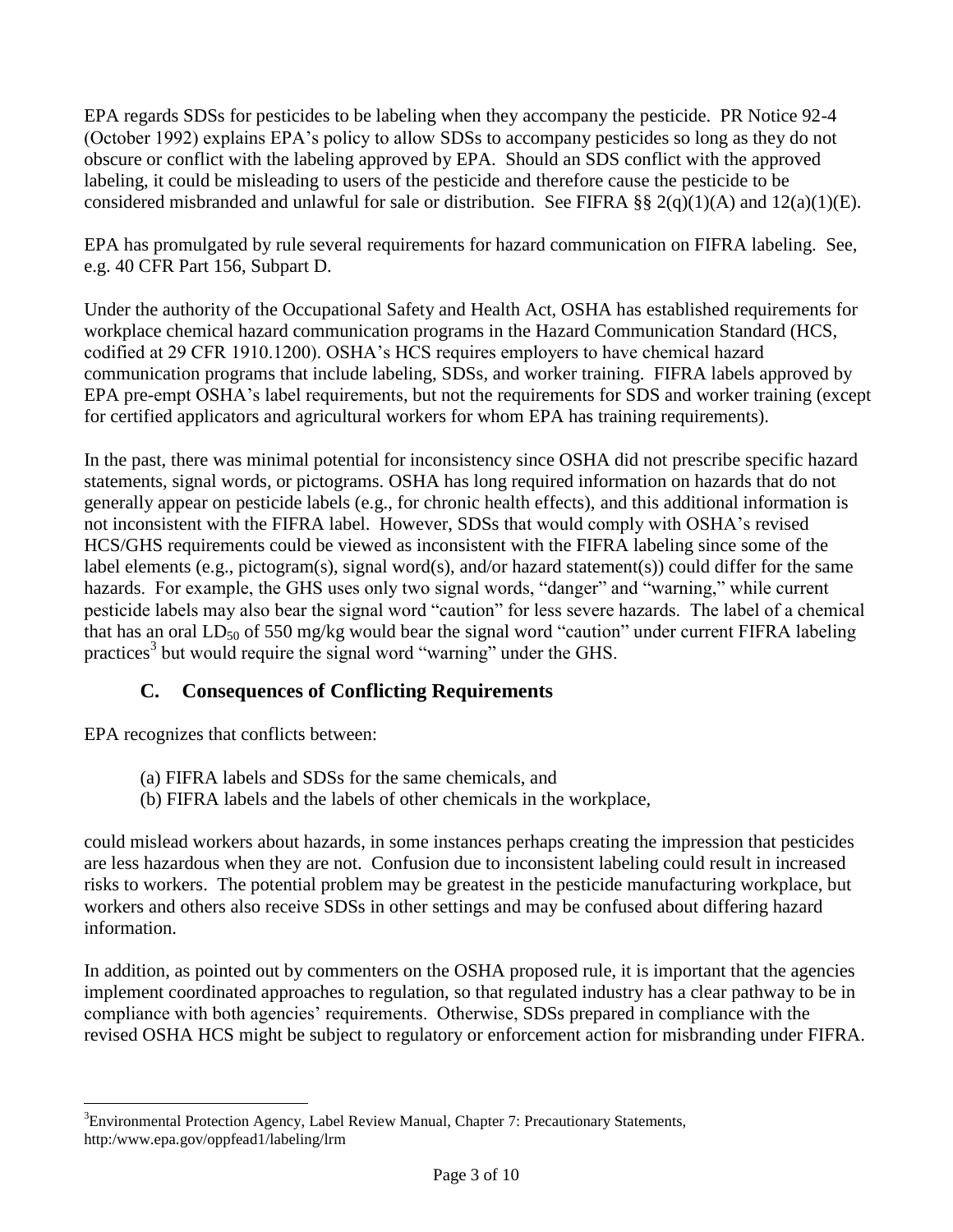### **D. Stakeholder Concerns about Potential Inconsistencies**

CropLife America (CLA) and the American Chemistry Council's (ACC's) Biocides Panel submitted comments to OSHA's proposed rule docket (OSHA-H022K-2006-0062) and testified at OSHA's March 2010 hearings urging that OSHA and EPA coordinate their approaches and that pesticides be exempted from the OSHA rule, at least until EPA updates its regulatory requirements to be consistent with the GHS. EPA and OSHA worked together to develop the guidance in this PR Notice to address these commenters' concerns.

# **E. Implementation Dates for OSHA Final Rule**

 The recently published OSHA final rule revising the HCS provides transition periods for employers, distributors, manufacturers and importers to come into compliance with the final rule after it comes into effect. Manufacturers and importers have until June 1, 2015 to come into compliance with the new SDS requirements.

# **IV. GUIDANCE**

This PR Notice is intended to aid registrants in assuring that the SDSs for their products should not be considered inconsistent with the EPA-approved product labels by providing guidance on how a registrant may reconcile an SDS with its associated FIFRA label, as stated below.

 explanation so the labeling is not misleading, EPA recommends registrants include in their SDSs the EPA believes that generally explaining why the FIFRA label and the SDS contain different hazard communication will prevent users from being misled by the inconsistencies. To provide an adequate FIFRA label information and a brief explanation for any differences between that information and the SDS information. Section 15 of the SDS ("Regulatory Information") is an appropriate place to insert this information.

 Unit III of this PR Notice. Sample text that may be used to explain the differences between the SDS and FIFRA is contained in

# **V. IMPLEMENTATION**

To follow the recommendation above, registrants should reprint the FIFRA hazard statements (e.g., "fatal if swallowed"), signal word, and symbol (if required) in Section 15 ("Regulatory Information") of the SDS. Other elements of the FIFRA label, such as directions for use, should not be included. The following statement may be used to introduce the FIFRA hazard information and explain the differences between the HCS and FIFRA classification and labeling systems.

This chemical is a pesticide product registered by the United States Environmental Protection Agency and is subject to certain labeling requirements under federal pesticide law. These requirements differ from the classification criteria and hazard information required for safety data sheets (SDS), and for workplace labels of non-pesticide chemicals. The hazard information required on the pesticide label is reproduced below. The pesticide label also includes other important information, including directions for use. [Insert FIFRA label hazard information]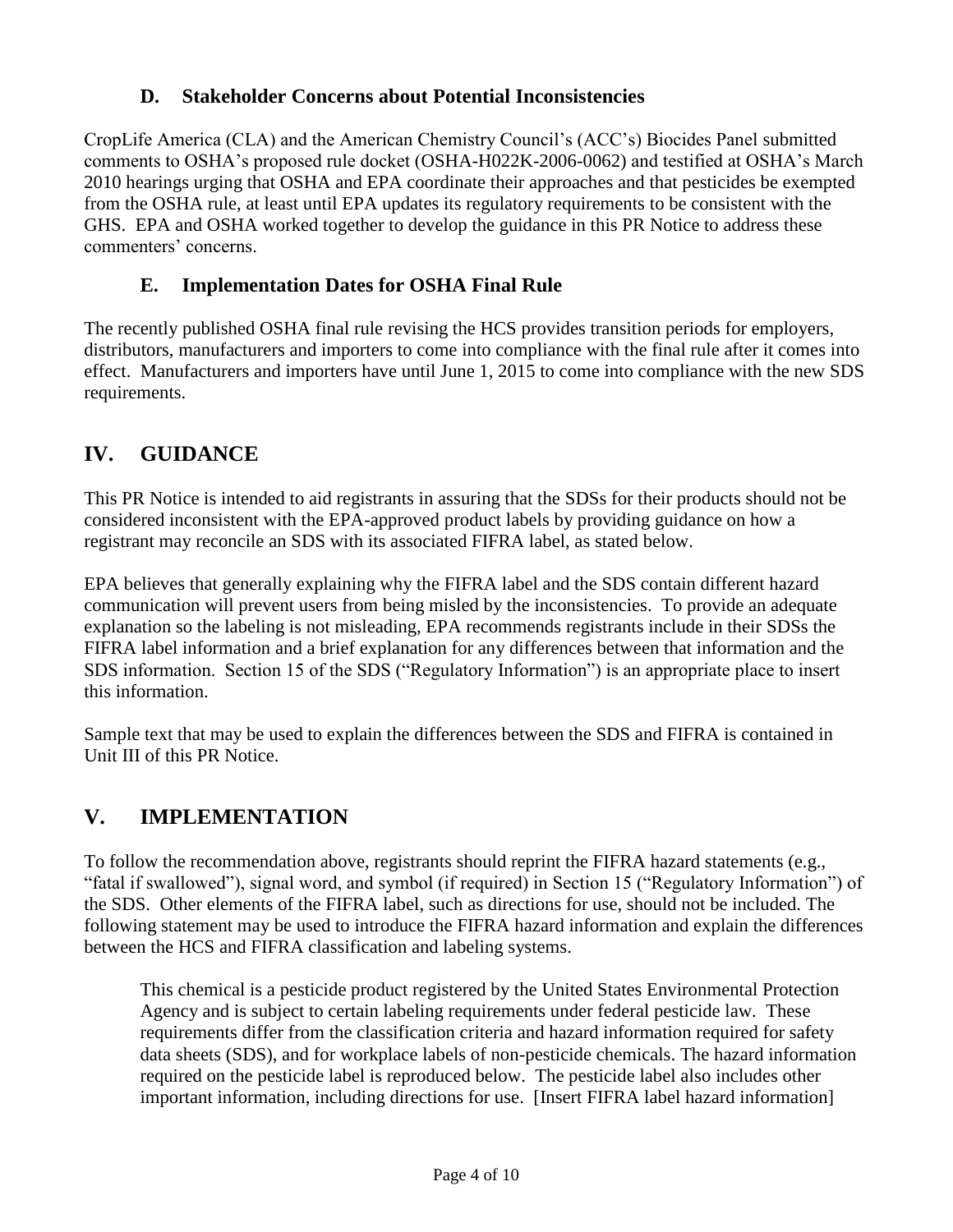Examples of how this could be accomplished are included in the Attachment to this PR Notice.

 described in Unit I) should be included on the SDS. While the GHS does not prescribe these use and lists them in Annex 3 of the GHS document. OSHA's revised HCS would require SDSs to appropriate and consistent with the GHS. EPA has reviewed the statements in Annex 3 of the GHS and under the revised HCS. Therefore, it would not be necessary to reprint these other FIFRA label The GHS provides that precautionary statements (in addition to the standardized label elements, as precautionary statements, it does contain examples of such statements that a competent authority may contain the GHS Annex 3 statements, but also provides flexibility in meeting this requirement so as to avoid inappropriate or unnecessarily redundant statements and allow for additional statements where generally believes that problems will not arise due to inconsistencies between the FIFRA precautionary statements (beyond the signal word and hazard statement) and those that would be required by OSHA statements (such as first aid statements, for example) in Section 15 of the SDS.

If the FIFRA label includes information on hazards not required to be included in the SDS, (e.g., a hazard statement based on toxicity to fish), EPA recommends that this information be included in Section 15 or, for ecological hazards, Section 12 of the SDS.

 OSHA indicates that it does not enforce information requirements for Sections 12 through 15 of the SDS format specified by the GHS and the revised HCS, since those sections are not under OSHA's jurisdiction. These sections cover Ecological information (Section 12), Disposal considerations (Section 13), Transport information (Section 14) and Regulatory information (Section 15).

SDS preparers may include the relevant information in these sections voluntarily, for example, to achieve greater harmonization with the SDS requirements of other jurisdictions. To the extent that the SDS text covers information that is also included on the FIFRA label (e.g., with respect to disposal considerations), the information presented should be consistent with the FIFRA label. As noted above, Section 15 would be an appropriate place to include the FIFRA label hazard information that corresponds to the standardized hazard identification elements of the HCS (as revised to be consistent with the GHS), in order to avoid potential confusion due to differences between the SDS and FIFRA label. Information on ecological hazards could be included in Section 12 or Section 15. Disposal information in Section 13 should be consistent with the disposal instructions included on the FIFRA label.

# **VI. SCOPE OF THIS PR NOTICE**

 the guidance where circumstances warrant and without prior notice. Registrants may propose alternative The PR Notice provides general guidance to EPA and to pesticide registrants and applicants, and the public. This guidance is not binding on either EPA or any outside parties, and the EPA may depart from approaches to the recommendations in this PR Notice, and the Agency will assess them for appropriateness on a case-by-case basis and will respond in writing if requested.

# **VII. PAPERWORK REDUCTION ACT NOTICE**

 rule are addressed in the analyses accompanying the OSHA final rule. At the time of OSHA's proposed The information collection activities associated with revising an SDS as prescribed by the OSHA final rule, OSHA prepared an information collection request (ICR) that revised the existing Hazard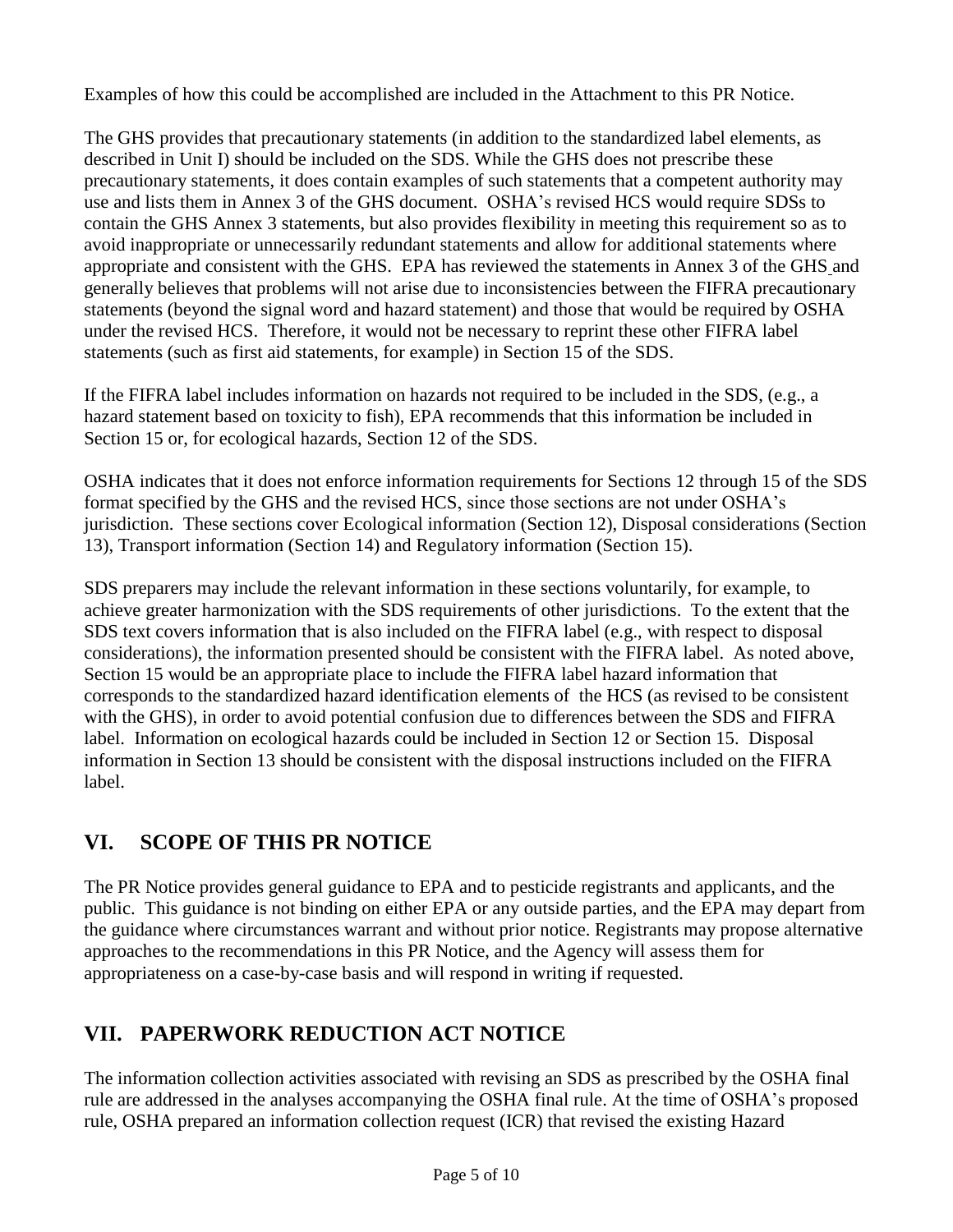Communication ICR, which is identified under OMB Control No. 1218-0072. The approach provided in the EPA guidance for pesticide registrants, however, was not considered by OSHA at the proposed rule stage, and is therefore not captured specifically by the ICR that was prepared for the final rule.

The guidance presented in this PR Notice affects the information collection activities addressed in the OSHA final rule related ICR revision because this PR Notice describes how pesticide registrants can ensure they comply with both agencies' requirements when they prepare the SDS as required by the OSHA final rule. Specifically, this PR Notice provides guidance on what could be included in the SDS in terms of draft explanatory text and the use of FIFRA hazard information as available on the EPAapproved label of the registered product. Although using the approach identified in this PR Notice is entirely optional, EPA recognizes that the approach involves an information collection activity covered by the PRA. As such, EPA and OSHA are collaborating on a subsequent revision to OSHA's ICR to ensure that it addresses the activities in the EPA guidance. EPA intends to solicit public comment on an ICR revision that addresses the information collection activities and related burden estimates associated with the EPA guidance as part of its release of that guidance. After public comments are considered by both agencies, OSHA intends to ask OMB to revise its ICR approval, identified under OMB Control No. 1218-0072, to capture the information collection activities and burden adjustments, if any, related to EPA's guidance. OSHA will publish a separate notice in the Federal Register that will announce the result of OMB's reviews.

# VIII. FOR FURTHER INFORMATION CONTACT

If you have questions or need further assistance with regard to the guidance presented in this PR Notice, please contact Mary Frances Lowe of the Field and External Affairs Division (7506P), Office of Pesticide Programs, Environmental Protection Agency, 1200 Pennsylvania Ave., NW, Washington, DC 20460-0001; telephone number: (703) 305-5689; fax number: (703) 308-2962; e-mail address: lowe.maryfrances@epa.gov.

IX. **SIGNATURE** 

Director, Office of Pesticide Programs **Office of Chemical Safety and Pollution Prevention U.S. Environmental Protection Agency** 

Date:  $4/9/2$ 

**Attachment**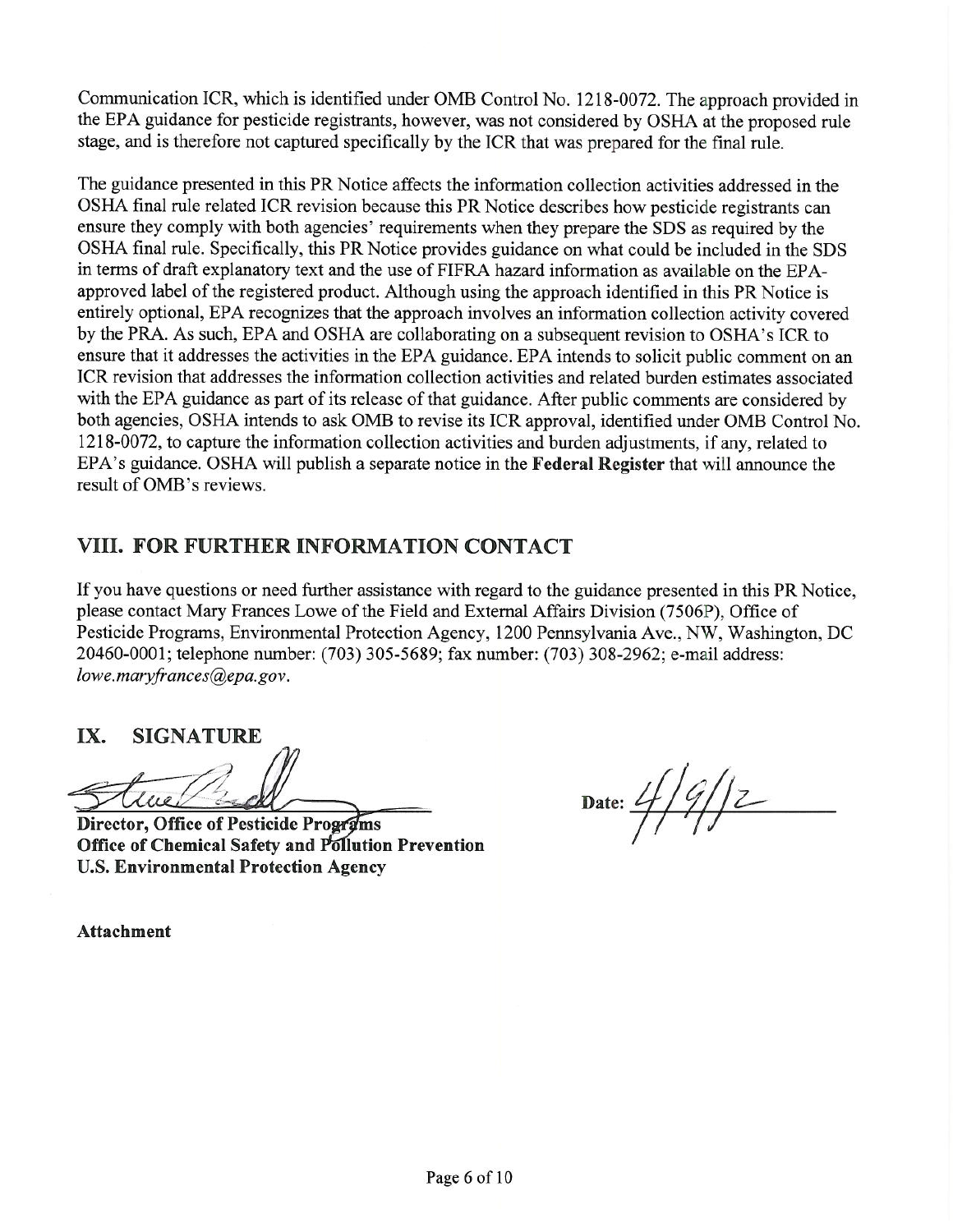#### **Attachments to PR Notice 2012-1**

 This Attachment presents two hypothetical examples of how Section 15 of the SDS could be revised in accordance with this PR Notice.

 For each example, there is a table that provides information on the data used for classification, and the expected resulting classification categories, pictogram, signal word, and hazard statement under current FIFRA policies and under the revised OSHA HCS. The table would not appear in the SDS and is provided in the example as background information.

 The hazard information in the third column of the table in each example would be presented in Section 2 of the revised SDS. The FIFRA information that could be inserted into Section 15 of the SDS is presented below the table in each example.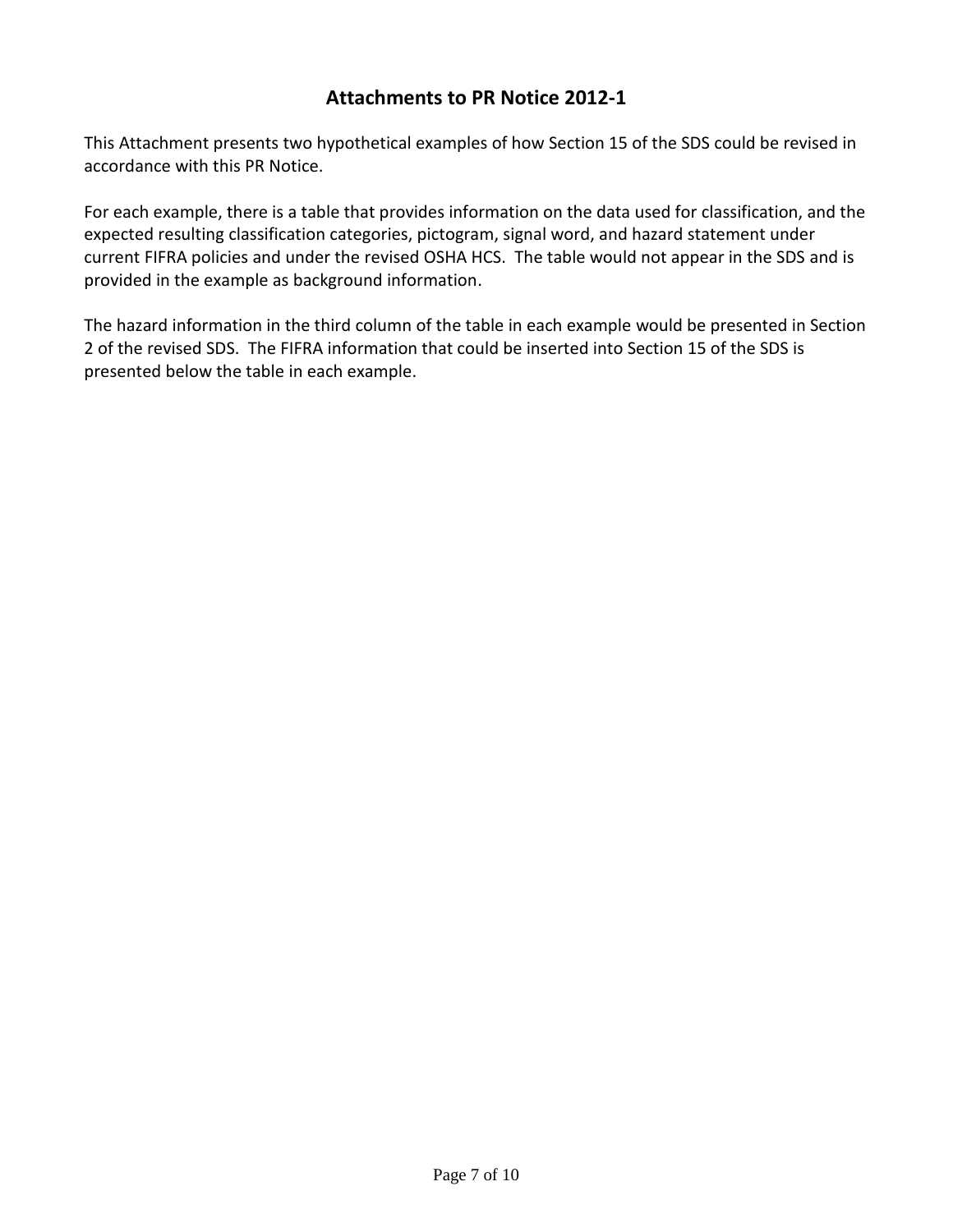### **EXAMPLE #1**

| <b>Hazard Data</b>                               | FIFRA Classification/Typical Hazard<br>Labeling, as outlined in EPA Label<br><b>Review Manual</b> | OSHA HCS Requirement for Section 2 of<br><b>SDS</b> |
|--------------------------------------------------|---------------------------------------------------------------------------------------------------|-----------------------------------------------------|
| Signal Word <sup>4</sup>                         | <b>WARNING</b>                                                                                    | <b>DANGER</b>                                       |
| Acute toxicity, oral LD <sub>50</sub> 200 mg/kg  | (Category II)                                                                                     | (Category 3)                                        |
|                                                  | May be fatal if swallowed                                                                         | Skull and crossbones                                |
|                                                  |                                                                                                   | Toxic if swallowed                                  |
| Acute toxicity, dermal LD <sub>50</sub> 1500     | (Category II)                                                                                     | (Category 4)                                        |
| mg/kg                                            | May be fatal if absorbed through                                                                  | Harmful in contact with skin                        |
|                                                  | skin                                                                                              |                                                     |
| Acute toxicity, inhalation LC <sub>50</sub> 1.5  | (Category III)                                                                                    | (Category 4)                                        |
| mg/l (dust/mist)                                 | Harmful if inhaled                                                                                | Harmful if inhaled                                  |
| Skin irritation/corrosion-severe                 | (Category II)                                                                                     | (Category 2)                                        |
| erythema or edema at 72 hrs                      | Causes skin irritation                                                                            | Causes skin irritation                              |
| Serious eye damage/eye irritation-               | (Category II)                                                                                     | (Category 2A)                                       |
| irritant, clearing in 8-21 days                  | Causes substantial but temporary                                                                  | Causes serious eye irritation                       |
|                                                  | eye injury                                                                                        |                                                     |
| Sensitization                                    | Not classified (NC)                                                                               | Not classified (NC)                                 |
| Germ cell mutagenicity                           | Not labeled (NL)                                                                                  | <b>NC</b>                                           |
| Carcinogenicity                                  | <b>NL</b>                                                                                         | <b>NC</b>                                           |
| Reproductive/developmental toxicity              | <b>NL</b>                                                                                         | <b>NC</b>                                           |
| Specific target organ toxicity, single           | <b>NL</b>                                                                                         | <b>NC</b>                                           |
| exposure                                         |                                                                                                   |                                                     |
| Specific target organ toxicity,                  | <b>NL</b>                                                                                         | <b>NC</b>                                           |
| repeated exposure                                |                                                                                                   |                                                     |
| Aspiration hazard                                | <b>NL</b>                                                                                         | <b>NC</b>                                           |
| Environmental (aquatic) toxicity,                | This pesticide is extremely toxic to                                                              | Not within OSHA's jurisdiction, therefore           |
| acute. documented fish kills, LC <sub>50</sub> < | fish                                                                                              | not required on SDS. Optional GHS aquatic           |
| 1ppm                                             |                                                                                                   | toxicity symbol and hazard statement:               |
|                                                  |                                                                                                   | Very toxic to aquatic life                          |

#### **FIFRA information for SDS Section 15 (Regulatory Information)**

 labeling requirements under federal pesticide law. These requirements differ from the classification criteria and Following is the hazard information as required on the pesticide label: This chemical is a pesticide product registered by the Environmental Protection Agency and is subject to certain hazard information required for safety data sheets, and for workplace labels of non-pesticide chemicals.

 WARNING Causes substantial but temporary eye injury May be fatal if swallowed or if absorbed through skin Harmful if inhaled. Causes skin irritation

This pesticide is extremely toxic to fish $^5$ 

 $\overline{a}$ 

 $4$  Both the current EPA FIFRA and OSHA HCS requirements specify that only one signal word should appear, and that the signal word should be determined based on the most severe classification category,

<sup>&</sup>lt;sup>5</sup> If the SDS preparer voluntarily chooses to include information on environmental toxicity in the SDS, this statement could be included in SDS Section 12, Ecological information, or in Section 15.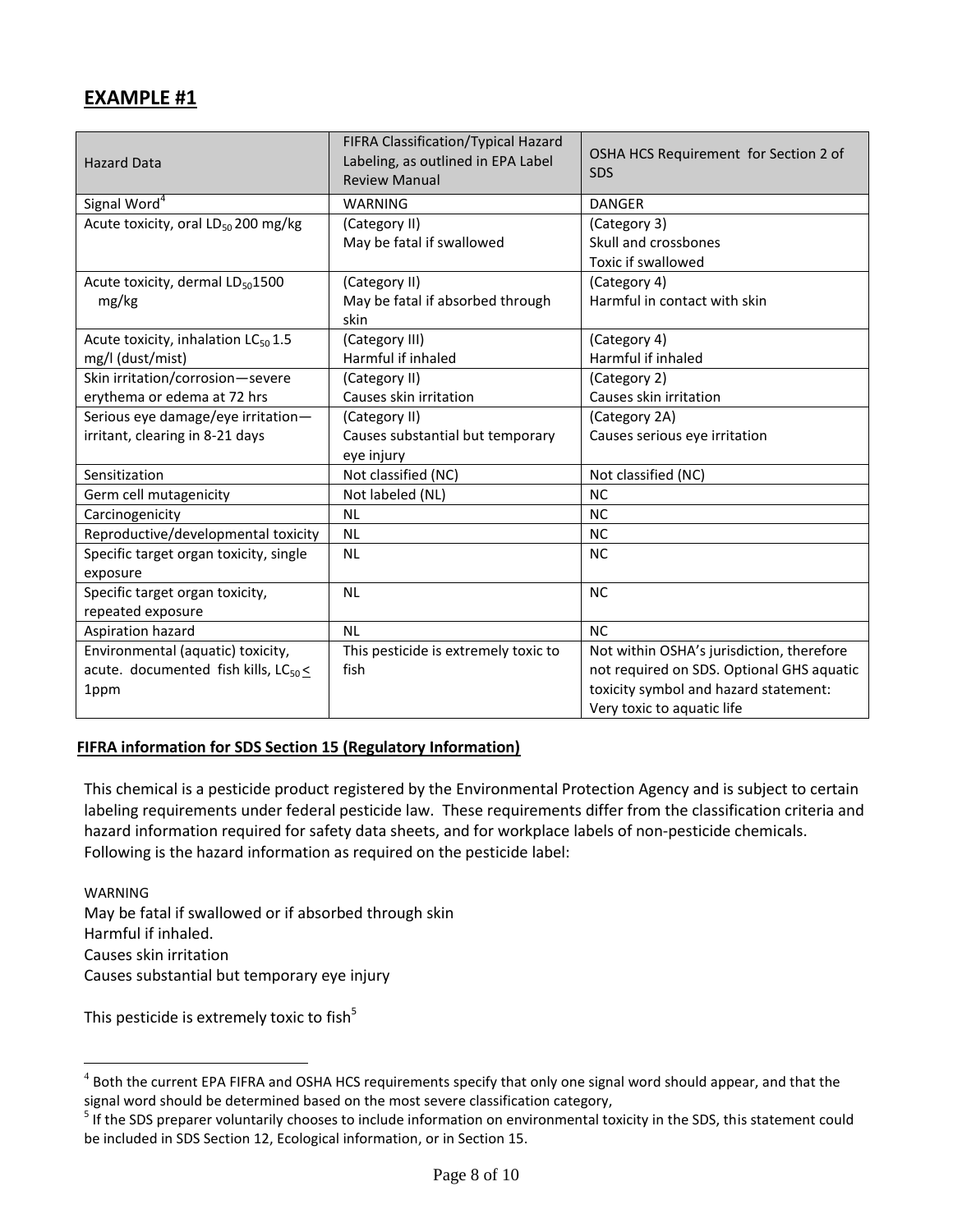#### **EXAMPLE #2**

| <b>Hazard Data</b>                                                                                                      | FIFRA Classification/Typical Hazard<br>Labeling, as outlined in EPA Label<br><b>Review Manual</b>                         | <b>OSHA HCS Requirement</b><br>Section 2 of the SDS                                                                         |
|-------------------------------------------------------------------------------------------------------------------------|---------------------------------------------------------------------------------------------------------------------------|-----------------------------------------------------------------------------------------------------------------------------|
| Signal word                                                                                                             | WARNING                                                                                                                   | <b>DANGER</b>                                                                                                               |
| Acute toxicity, oral LD <sub>50</sub> 350 mg/kg                                                                         | (Category II)<br>May be fatal if swallowed                                                                                | (Category 4)<br><b>Exclamation Mark</b><br>Harmful if swallowed                                                             |
| Acute toxicity, dermal LD <sub>50</sub> 3000<br>mg/kg                                                                   | (Category II)<br>Harmful if absorbed through skin                                                                         | Not classified (NC) <sup>6</sup>                                                                                            |
| Acute toxicity, inhalation -not toxic<br>at limit dose tested                                                           | (Category IV)<br>No required hazard labeling                                                                              | <b>NC</b>                                                                                                                   |
| Skin irritation/corrosion-moderate<br>irritation/erythema at 72 hrs                                                     | (Category III)<br>No hazard statement                                                                                     | $NC^7$                                                                                                                      |
| Serious eye damage/eye irritation-<br>irritant, clearing in 8-21 days                                                   | (Category II)<br>Causes substantial but temporary<br>eye injury                                                           | (Category 2A)<br><b>Exclamation mark</b><br>Causes serious eye irritation                                                   |
| Sensitization                                                                                                           | (Skin sensitizer)<br>Prolonged or frequently repeated<br>skin contact may cause allergic<br>reactions in some individuals | (Category 1 Skin sensitizer)<br>May cause an allergic skin reaction                                                         |
| Germ cell mutagenicity                                                                                                  | Not labeled (NL)                                                                                                          | <b>NC</b>                                                                                                                   |
| Carcinogenicity                                                                                                         | <b>NL</b>                                                                                                                 | NC                                                                                                                          |
| Reproductive/developmental<br>toxicity-effects on lactation (data<br>show likelihood of toxic levels in<br>breast milk) | <b>NL</b>                                                                                                                 | May cause harm to breast-fed children                                                                                       |
| Specific target organ toxicity, single                                                                                  | <b>POISON</b>                                                                                                             | (Category 1)                                                                                                                |
| exposure (containing $\geq$ 4%                                                                                          | Skull and crossbones                                                                                                      | Health hazard symbol                                                                                                        |
| methanol)                                                                                                               | Methanol may cause blindness                                                                                              | Causes damage to eyes                                                                                                       |
| Specific target organ toxicity,<br>repeated exposure                                                                    | <b>NL</b>                                                                                                                 | <b>NC</b>                                                                                                                   |
| Aspiration hazard                                                                                                       | <b>NL</b>                                                                                                                 | <b>NC</b>                                                                                                                   |
| Environmental (aquatic) toxicity,<br>acute $LC_{50}$ > 1mg/but $\leq$ 10 mg/l                                           | <b>NL</b>                                                                                                                 | Not within OSHA's jurisdiction and<br>therefore not required on SDS-Optional<br>GHS hazard statement: Toxic to aquatic life |

#### **FIFRA information for SDS Section 15 (Regulatory Information)**

 labeling requirements under federal pesticide law. These requirements differ from the classification criteria and Following is the hazard information as required on the pesticide label: This chemical is a pesticide product registered by the Environmental Protection Agency and is subject to certain hazard information required for safety data sheets, and for workplace labels of non-pesticide chemicals.

 WARNING POISON Skull and crossbones

 $\overline{a}$ 

 $6$  The GHS classification would be Category 5, (May be harmful in contact with skin). OSHA did not adopt this category/building block of the GHS and therefore it would not be required to be included on the label or the SDS.  $<sup>7</sup>$  The GHS classification would be Category 3, (Causes mild skin irritation). OSHA did not adopt this building block and</sup> therefore it would not be required to be included on the label or the SDS.